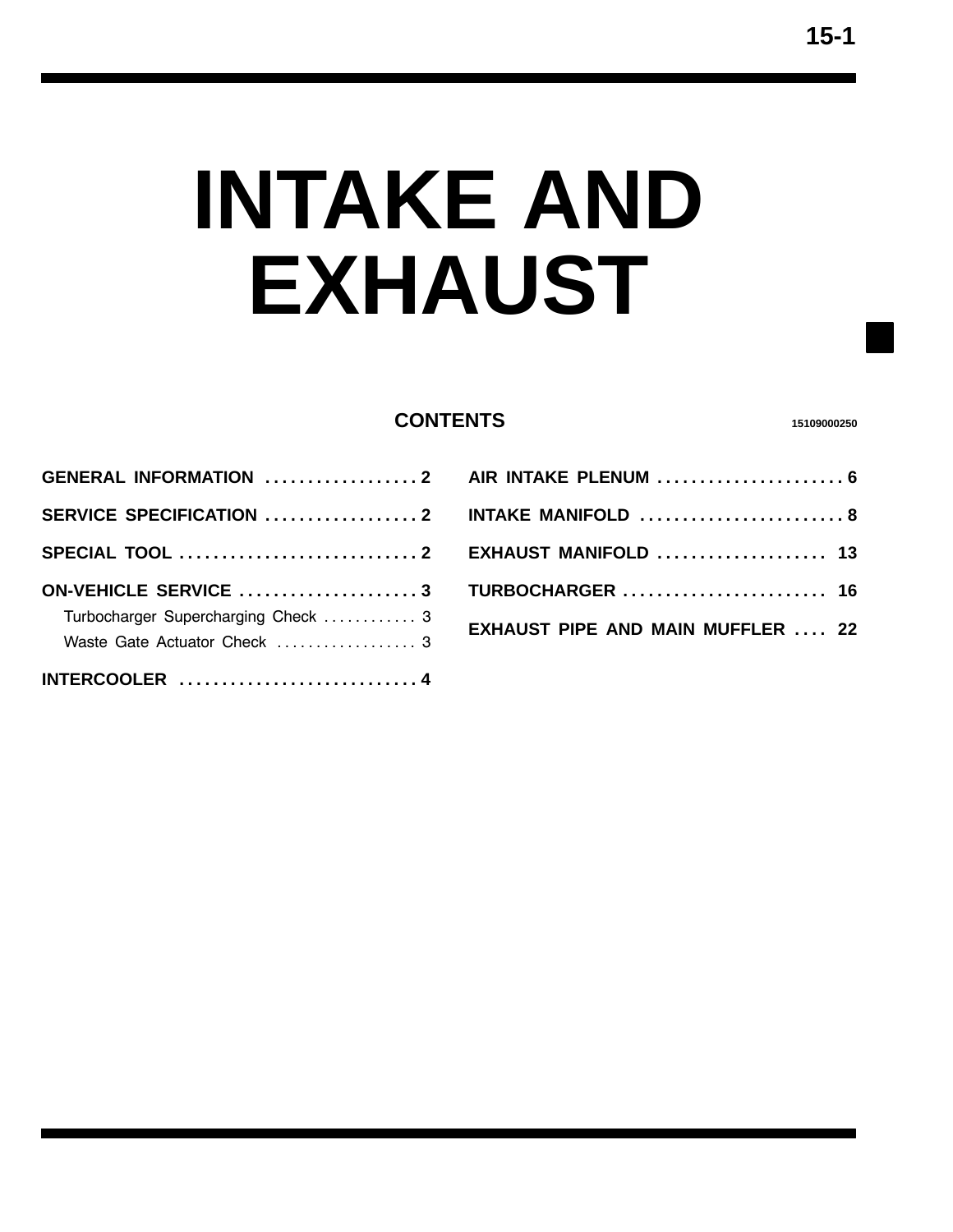<span id="page-1-0"></span>

# **GENERAL INFORMATION <sup>15100010061</sup>**

The intake manifold is made of an aluminium alloy, and the shape provides an increased intake inertia effect and has a good volumetric efficiency.

The exhaust manifold is made of stainless steel. The exhaust pipe is divided into three parts; the front pipe, the centre pipe, and the main muffler.

## **SERVICE SPECIFICATIONS**

| Items                                                                                        |                      | Standard value | Limit |
|----------------------------------------------------------------------------------------------|----------------------|----------------|-------|
| Manifold distortion of the installation surface mm                                           |                      | $0.15$ or less | 0.20  |
| Waste gate actuator activation pressure kPa                                                  |                      | Approx. 75     |       |
| Air temperature switch _C<br><vehicles intercooler<br="" with="">turbocharger&gt;</vehicles> | $OFF \rightarrow ON$ | 57 or more     |       |
|                                                                                              | $ON \rightarrow OFF$ | 45 or less     |       |

## **SPECIAL TOOL <sup>15100060066</sup>**

| Tool | Number   | Name                    | Use                                   |
|------|----------|-------------------------|---------------------------------------|
| ى    | MD998770 | Oxygen sensor<br>wrench | Removal/Installation of oxygen sensor |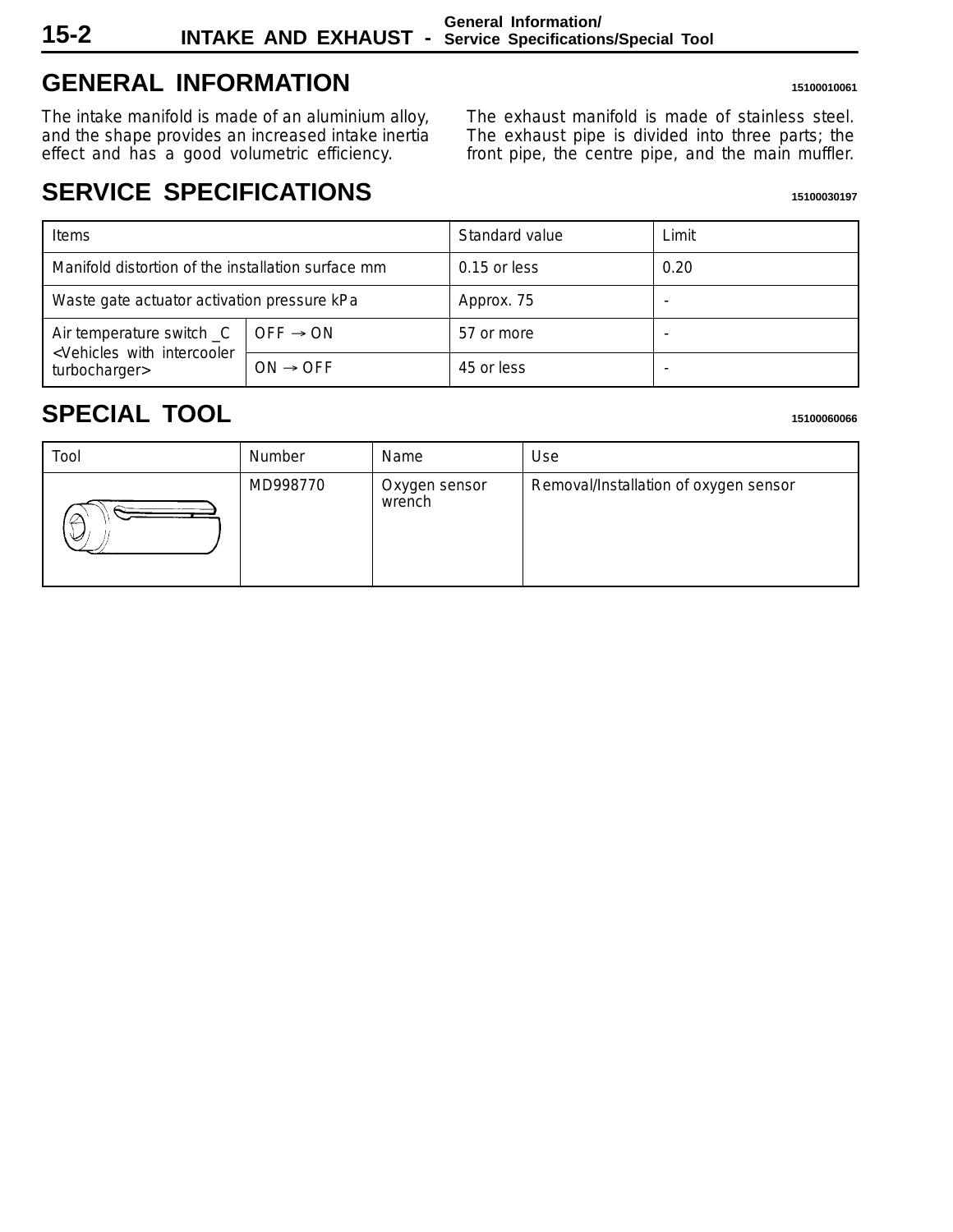## **ON-VEHICLE SERVICE <sup>15100100072</sup>**

## **TURBOCHARGER SUPERCHARGING CHECK <4D6>**

## **Caution**

**Conduct the driving test in a location where driving at full acceleration can be done with safety. Two persons should be in the vehicle when the test is conducted; the person in the passenger seat should read the indications shown by the pressure meter.**

- 1. Connect the pressure gauge to the hose between the turbochager and the waste gate actuator.
- 2. Drive at full-throttle acceleration in second gear and then measure the supercharging when the engine speed in about 3,000 r/min.
- 3. When the indicated supercharging does not become positive pressure, check the following items.
	- $\bullet$  Malfunction of the waste gate actuator.
	- Leakage of supercharging pressure.
	- Malfunction of the turbocharger.
- 4. When the indicated supercharging is 76 kPa or more, supercharging control may be faulty, therefore check the followings.
	- Disconnection or cracks of the waste gate actuator rubber hose.
	- Malfunction of the waste gate actuator.
	- Malfunction of the waste gate valve.



## **WASTE GATE ACTUATOR CHECK <4D6>**

**15100120054**

- 1. Connect a manual pump (pressure-application type) to nipple A.
- 2. While gradually applying pressure, check the pressure that begins to activate (approx. 1 mm stroke) the waste gate actuator rod.

## **Standard value: Approx. 75 kPa**

## **Caution**

**In order to avoid damage to the diaphragm, do not apply a pressure of 109 kPa or higher.**

3. If there is a significant deviation from the standard value, check the actuator or the waste gate valve: replace if necessary.

<span id="page-2-0"></span>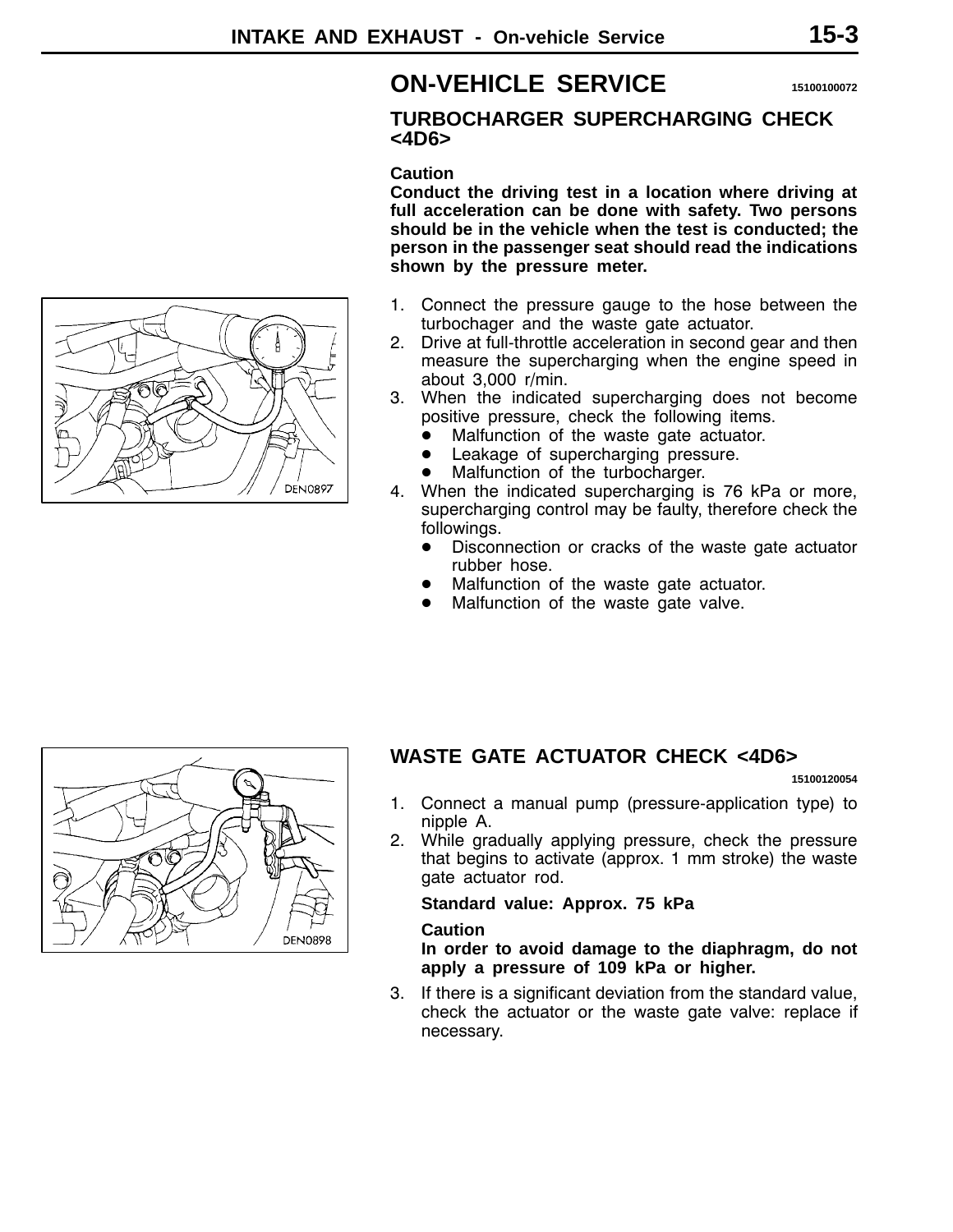## <span id="page-3-0"></span>**INTERCOOLER <sup>15100420055</sup> REMOVAL AND INSTALLATION**

# **Pipe installation bolt Hose clamp tightening 3 tightening torque torque 10 - 13 Nm 4 5 6 Nm** 0510033 0510034 **1 2 Co <sup>8</sup> <sup>9</sup> 10 - 13 Nm 7 10 - 13 Nm 6 11 10** 0510016 00006499 **Intercooler assembly removal steps**

A4 6. Air hose C A<sup>7</sup> 7. Air hose C

10. Intercooler duct 11. Intercooler assembly

**Air hose and air pipe removal steps**

- 1. Air hose E A<sup>2</sup> 2. Air hose B B<sup>A</sup> 3. Air hose F 4. Air hose A 5. Air pipe A "**A**A 6. Air hose C **AA** 6. Air hose C<br>**AA** 7. Air hose C
	- 8. Air pipe B 9. Air pipe C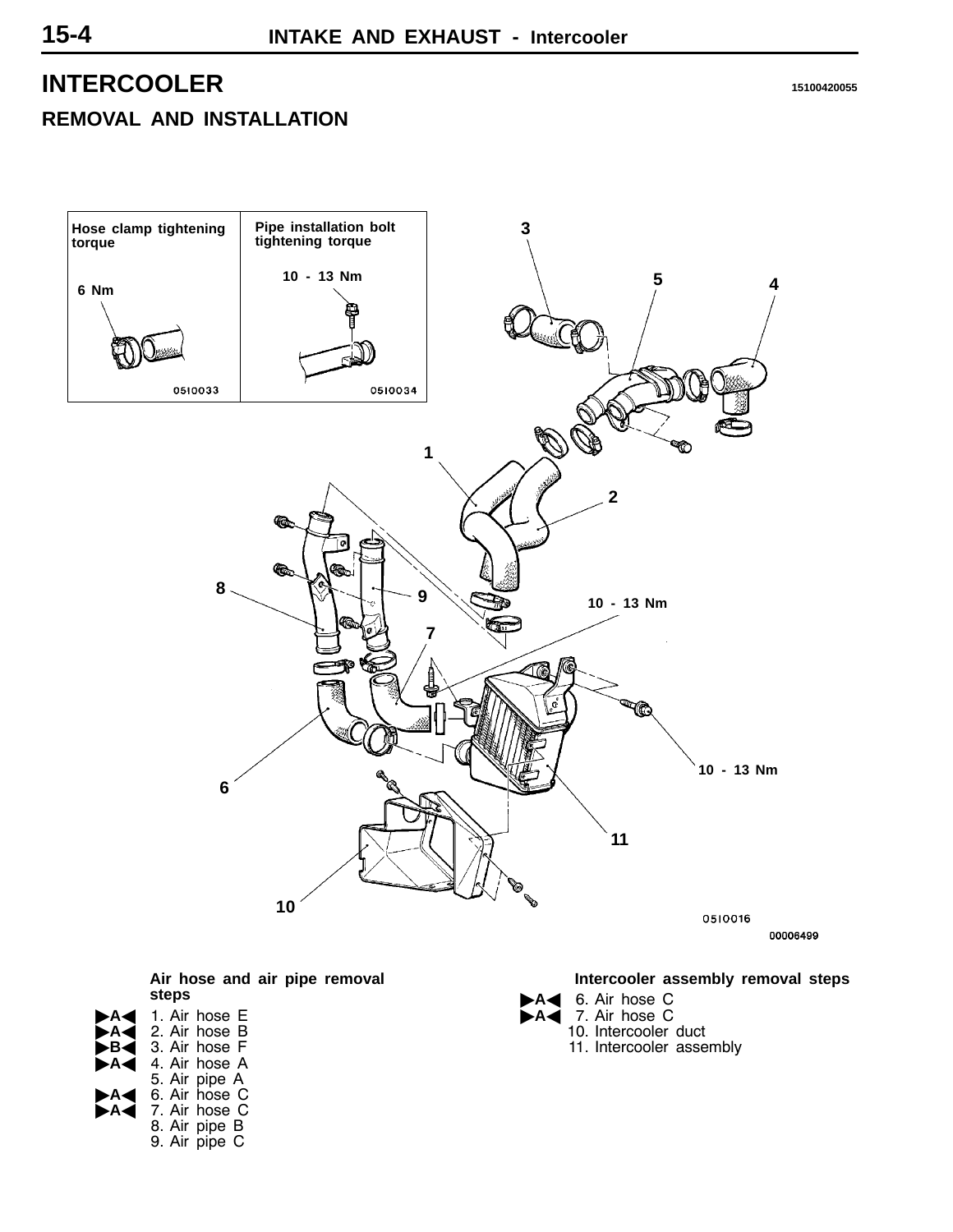## **INSTALLATION SERVICE POINTS**

## "**A**A **AIR HOSE C/AIR HOSE A/AIR HOSE B/AIR HOSE E INSTALLATION**

Align the alignment mark (white paint) on each hose with the protrusion on each pipe.

## **B**AIR HOSE F INSTALLATION

Install the hose with its marking (white paint) upward.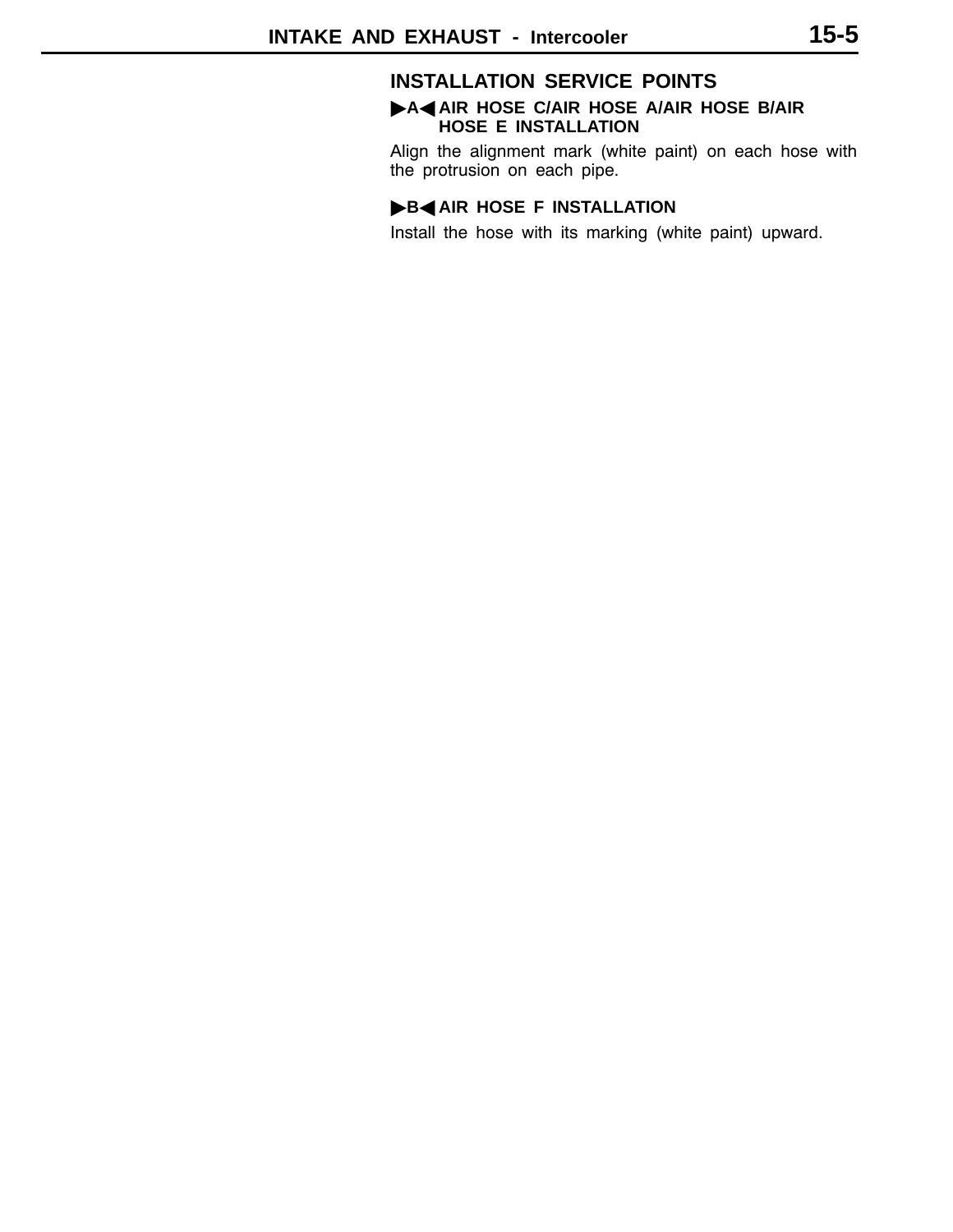## <span id="page-5-0"></span>**AIR INTAKE PLENUM <sup>15100270124</sup>**

## **REMOVAL AND INSTALLATION**

## **Pre-removal Operation**

- **Engine Coolant Draining** (Refer to GROUP 14 - On-vehicle Service.)
- Àir Cleaner Removal
- Throttle Body Removal (Refer to GROUP 13A.)

## **Post-installation Operation**<br>● Engine Coolant Supplying

- (Refer to GROUP 14 On-vehicle Service.)
- Throttle Body Installation (Refer to GROUP 13A.)
- Air Cleaner Installation
- Accelerator Cable Adjustment (Refer to GROUP 17 - On-vehicle Service.)



- 1. Engine cover
- 2. Crankshaft position sensor connector
- 3. Injector connector
- 4. Vacuum hose connection
- 5. Air pipe assembly mounting bolt
- 6. Brake booster vacuum hose connection
- 7. Connector bracket mounting bolt
- 8. Connector bracket mounting bolt
- 9. Noise condenser mounting bolt
- 10. EGR valve
- 11. Solenoid valve assembly
- 12. Vacuum pipe assembly
- 13. Air intake plenum
- A<14. Air intake plenum gasket
	- 15. Air intake plenum stay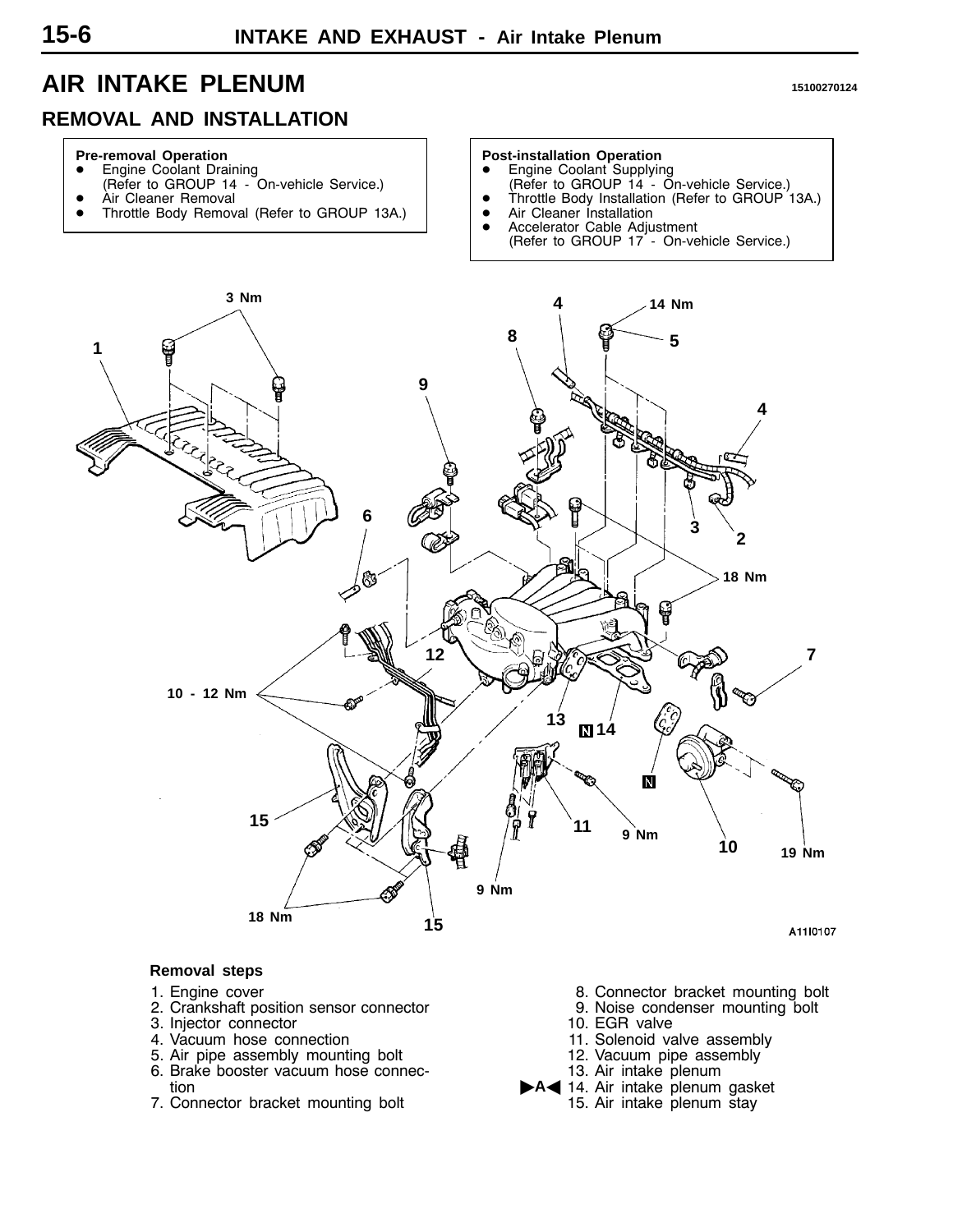

## **INSTALLATION SERVICE POINT**

**A**<br>A AIR INTAKE PLENUM GASKET INSTALLATION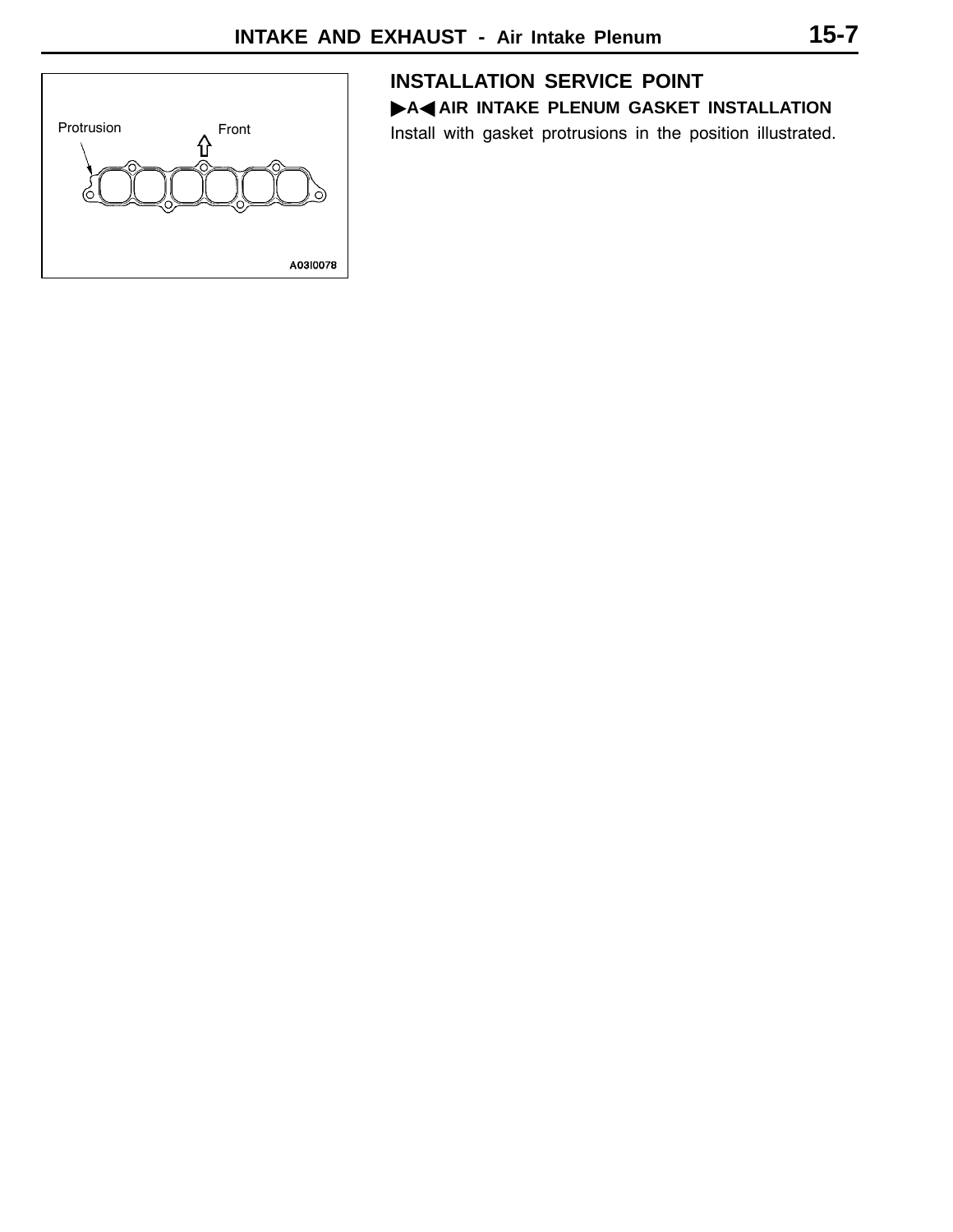## <span id="page-7-0"></span>**[INTAKE MANIFOLD](#page-1-0) <sup>15100300441</sup>**

## **REMOVAL AND INSTALLATION**

**<4G6>**

#### **Pre-removal Operation**

- **•** Engine Coolant Draining
- (Refer to GROUP 14 On-vehicle Service.)
- Air Cleaner Removal<br>• Throttle Body Remov
- Throttle Body Removal (Refer to GROUP 13A.)

- **Post-installation Operation**<br>● Throttle Body Installation (Refer to GROUP 13A.)
- Air Cleaner Installation
- **•** Engine Coolant Supplying
- 
- **1 4** ရှု **3 5 2** ŀ

A0110086

- 1. Accelerator cable
- 2. Brake booster vacuum hose connection
- 3. Injector connector
- 4. EGR solenoid valve connector
- 5. Purge control solenoid valve connector

- 
- 
- (Refer to GROUP 14 On-vehicle Service.) D Accelerator Cable Ajdustment
	- (Refer to GROUP 17 On-vehicle Service.)

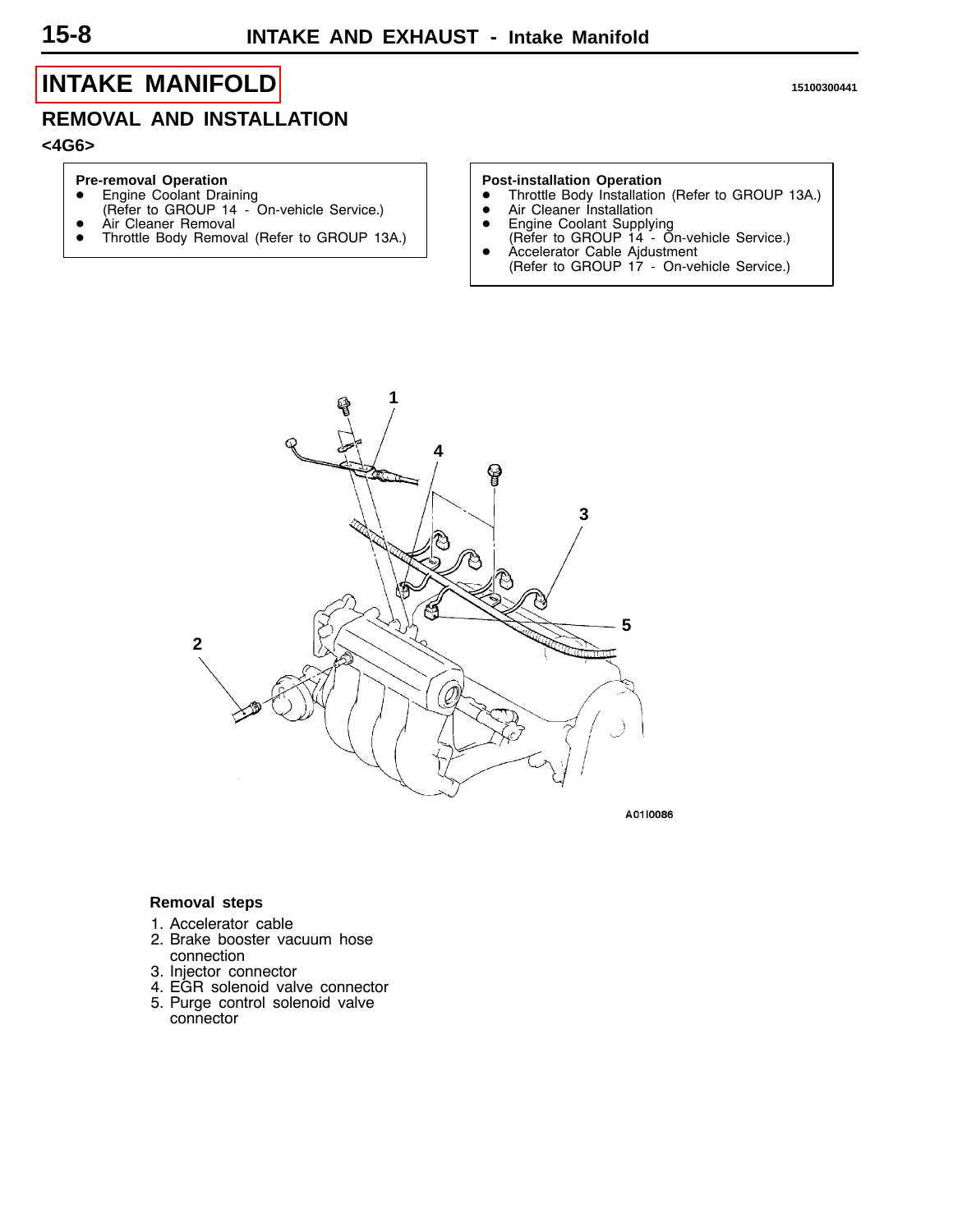

A0510049

- 6. EGR valve
- 7. PCV hose
- 8. Fuel return hose connection
- A**A**" 9. Delivery pipe, injector and pressure regulator
- 10. Vacuum pipe assembly
- 11. Solenoid valve assembly
- 12. Intake manifold
- 13. Intake manifold gasket
- 14. Intake manifold stay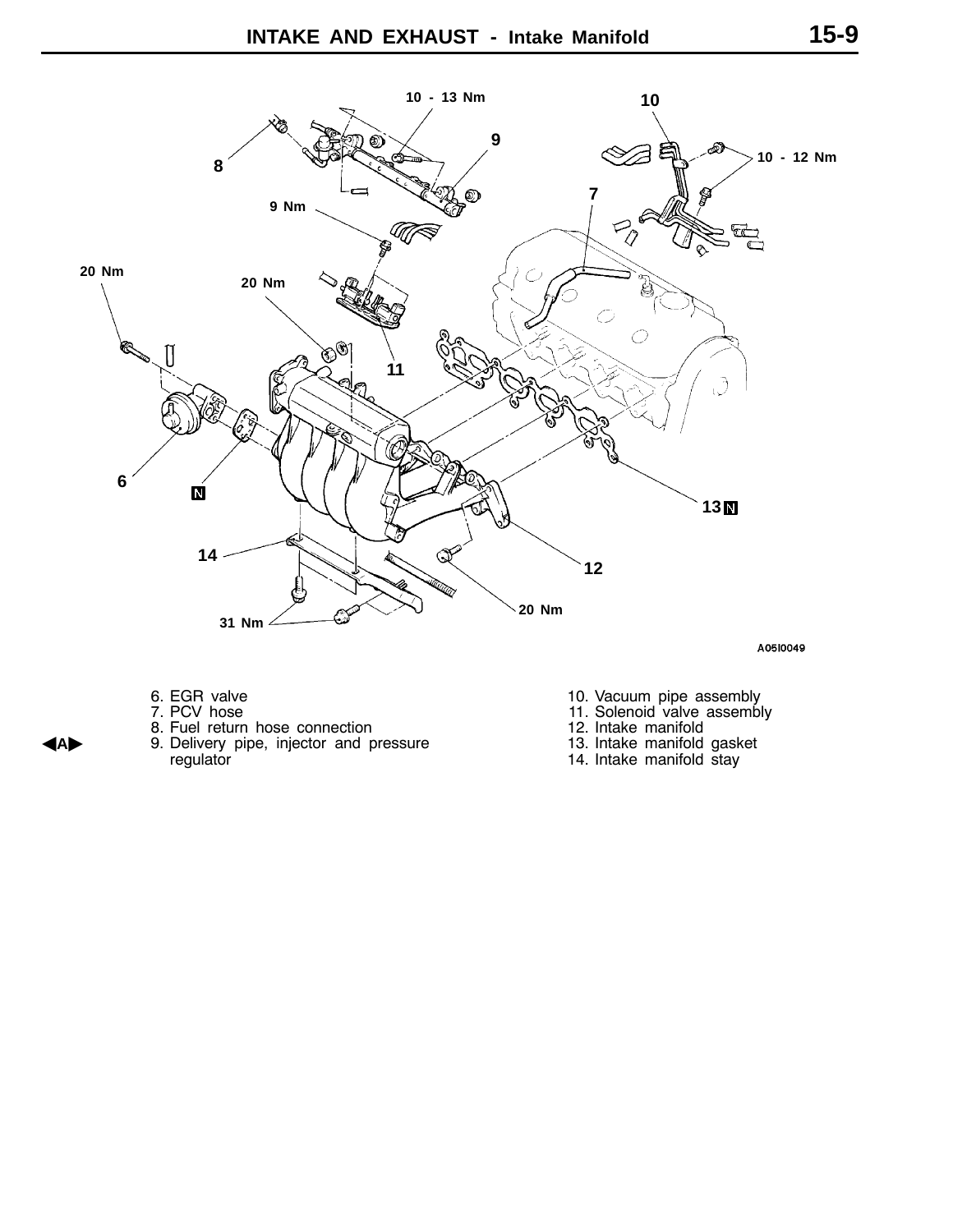## **<6A1>**



- **•** Fuel Discharge Prevention
- (Refer to GROUP 13A On-vehicle Service.)
- **•** Engine Coolant Draining (Refer to GROUP 14 - On-vehicle Service.)
- Àir Cleaner Removal
- Air Intake Plenum Removal (Refer to P.15-6.)

#### **Post-Installation Operation**

- **DETERMINATION SEPTEMBLE**<br>• Air Intake Plenum Installation (Refer to P.15-6.)
- Air Cleaner Installation
- **•** Engine Coolant Supplying
- (Refer to GROUP 14 On-vehicle Service.) D Accelerator Cable Adjustment
- (Refer to GROUP 17 On-vehicle Service.)





0510014 00005828

- 1. Engine mount stay
- 2. Fuel return hose connection
- **B**< 3. Fuel high-pressure hose connection
	- 4. Injector connector
- A**A**" 5. Delivery pipe, injector and pressure regulator
- 6. PCV hose connection
- 7. Vacuum hose connection
- 8. Intake manifold
- A<>A<br /> **A**<<br /> **A<>A**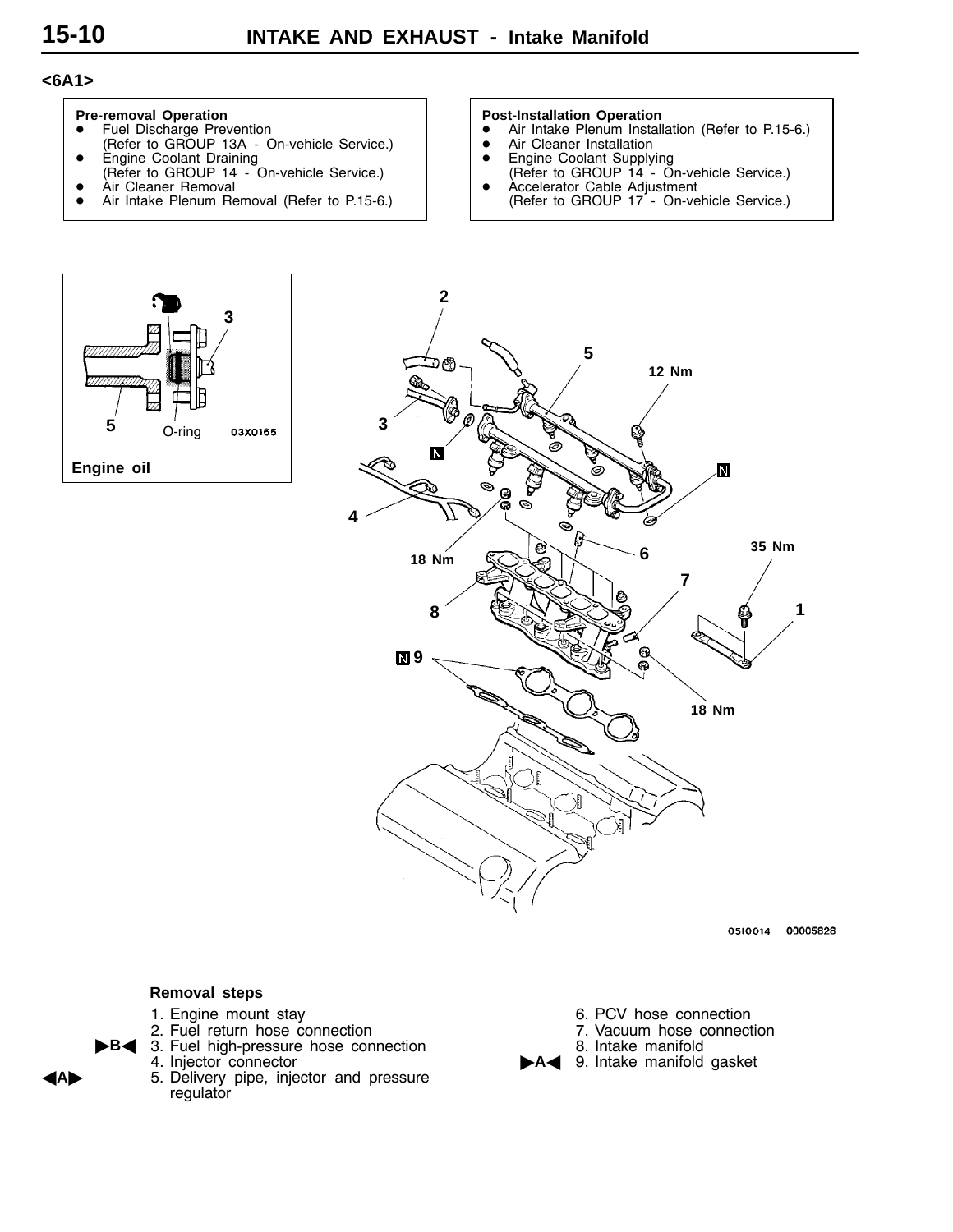## **<4D6>**

#### **Pre-removal and Post-installation Operation**

- Air Cleaner Removal and Installation<br>• Air Pine A Removal and Installation
	- Air Pipe A Removal and Installation (Refer to P.15-4.)
	-



- 1. Air inlet fitting
- 2. Brake booster vacuum hose
- 3. Vacuum hose
- 4. Throttle body assembly
- 5. EGR valve and pipe assembly
- 6. Turbocharger heat protector
- 7. Rear heat protector
- 8. Vacuum hose
- 9. Intake manifold
- Turbocharger (Refer to P.15-6.)
- 10. Intake and exhaust manifold gasket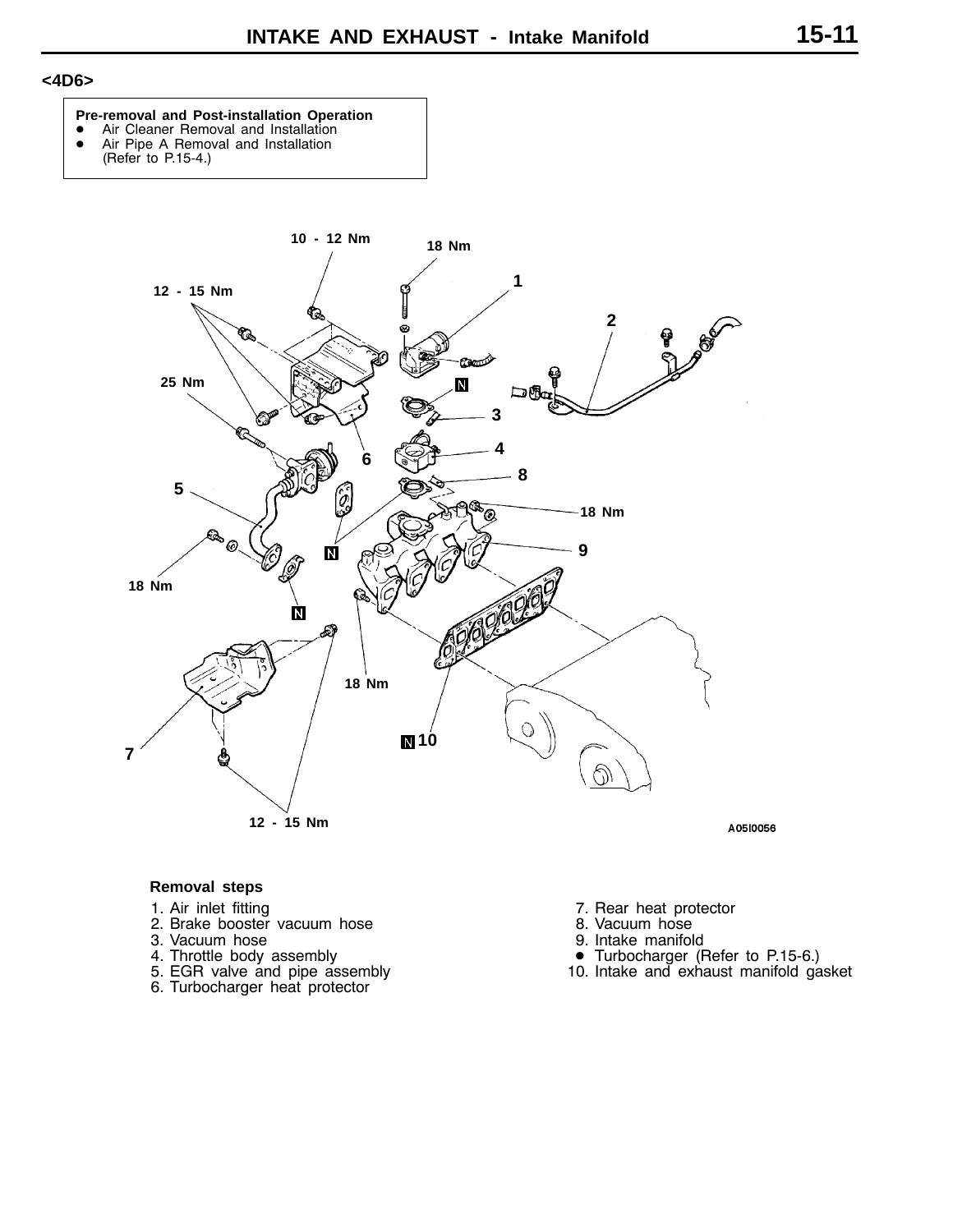## **REMOVAL SERVICE POINT**

## A**A**" **DELIVERY PIPE, INJECTOR AND PRESSURE REGULATOR REMOVAL**

Remove the delivery pipe (with the injectors and pressure regulator attached to it).

#### **Caution**

**Care must be taken, when removing the delivery pipe, not to drop the injector.**

## **INSTALLATION SERVICE POINTS A4 INTAKE MANIFOLD GASKET INSTALLATION**

Install gasket with its protrusion in the position illustrated.



## **B**<br /> **B**<br /> **B**<br /> **B**<br /> **B**<br /> **B**<br /> **B**<br /> **B**<br /> **B**<br /> **B**<br /> **B**<br /> **B**<br /> **B**<<br /> **B**<<br /> **B**<<br /> **B**<<br /> **B**<<br /> **B**<<br /> **B**<<br /> **B**<<br /> **B**<<br /> **B**

1. When connecting the high-pressure fuel hose to the delivery pipe, apply a small amount of new engine oil to the O-ring and then insert the high-pressure fuel hose, being careful not to damage the O-ring.

## **Caution**

**Be careful not to let any engine oil get into the delivery pipe.**

- 2. While turning the high-pressure fuel hose to the left and right, install it to the delivery pipe.
- 3. Check to be sure that the injector turns smoothly. If it does not turn smoothly, the O-ring may be trapped, remove the high-pressure fuel hose and then re-insert it into the delivery pipe and check once again.

## **INSPECTION <sup>15100310161</sup>**

Check the following points; replace the part if a problem is found.

## **INTAKE MANIFOLD CHECK**

- 1. Check for damage or cracking of any part.
- 2. Check for obstruction of the negative pressure (vacuum) outlet port, and for obstruction of the water passage or gas passage.
- 3. Using a straight edge and thickness gauge, check for distortion of the cylinder head installation surface.

## **Standard value: 0.15 mm or less**

**Limit: 0.20 mm**

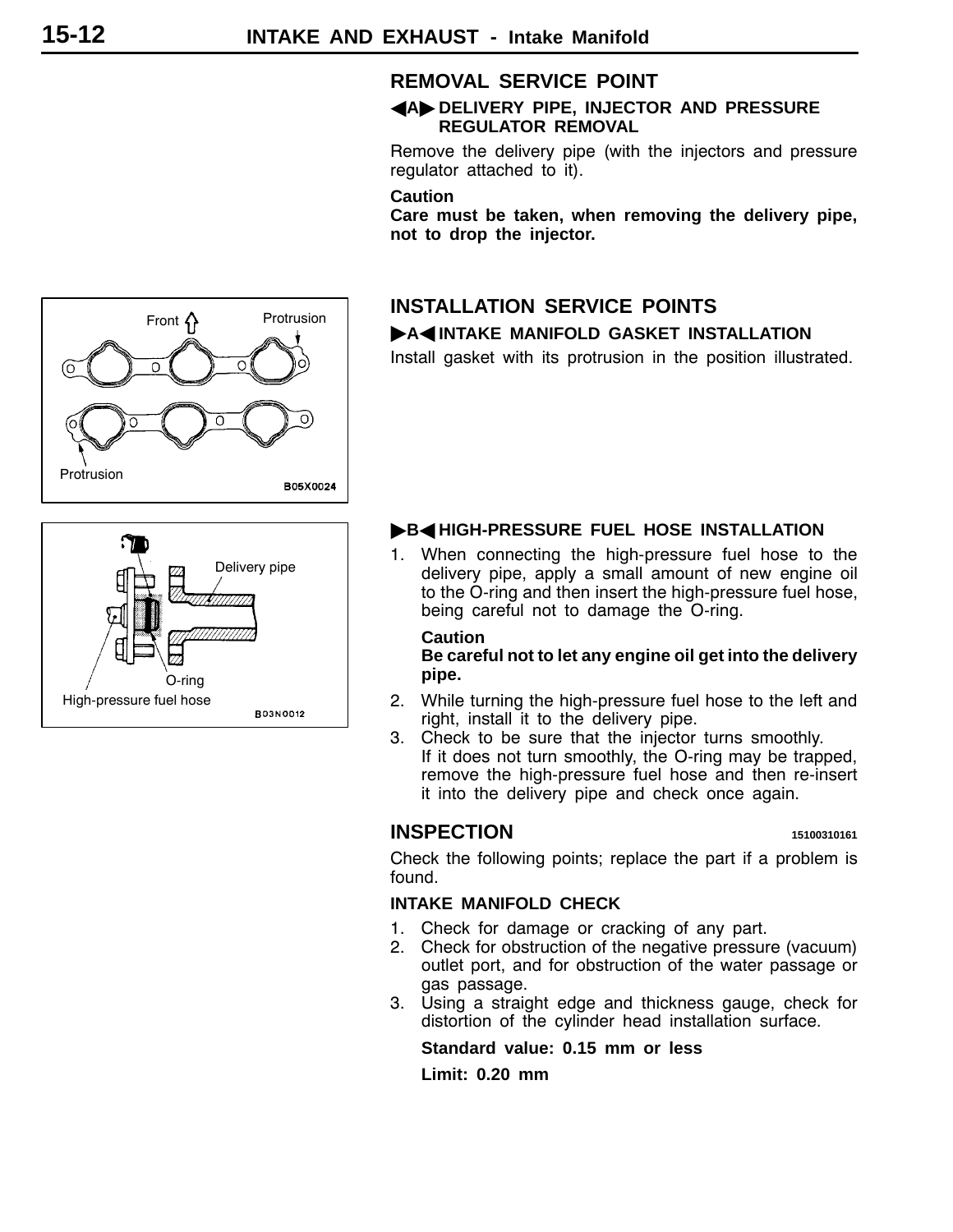## <span id="page-12-0"></span>**[EXHAUST MANIFOLD](#page-2-0) <sup>15100330440</sup>**

## **REMOVAL AND INSTALLATION**

**Pre-removal and Post-installation Operation**<br>• Front Exhaust Pipe Removal and Installation (Refer to P.15-22.)

## **<4G6>**



- 1. Exhaust manifold cover
- 2. Exhaust manifold
- 3. Exhaust manifold gasket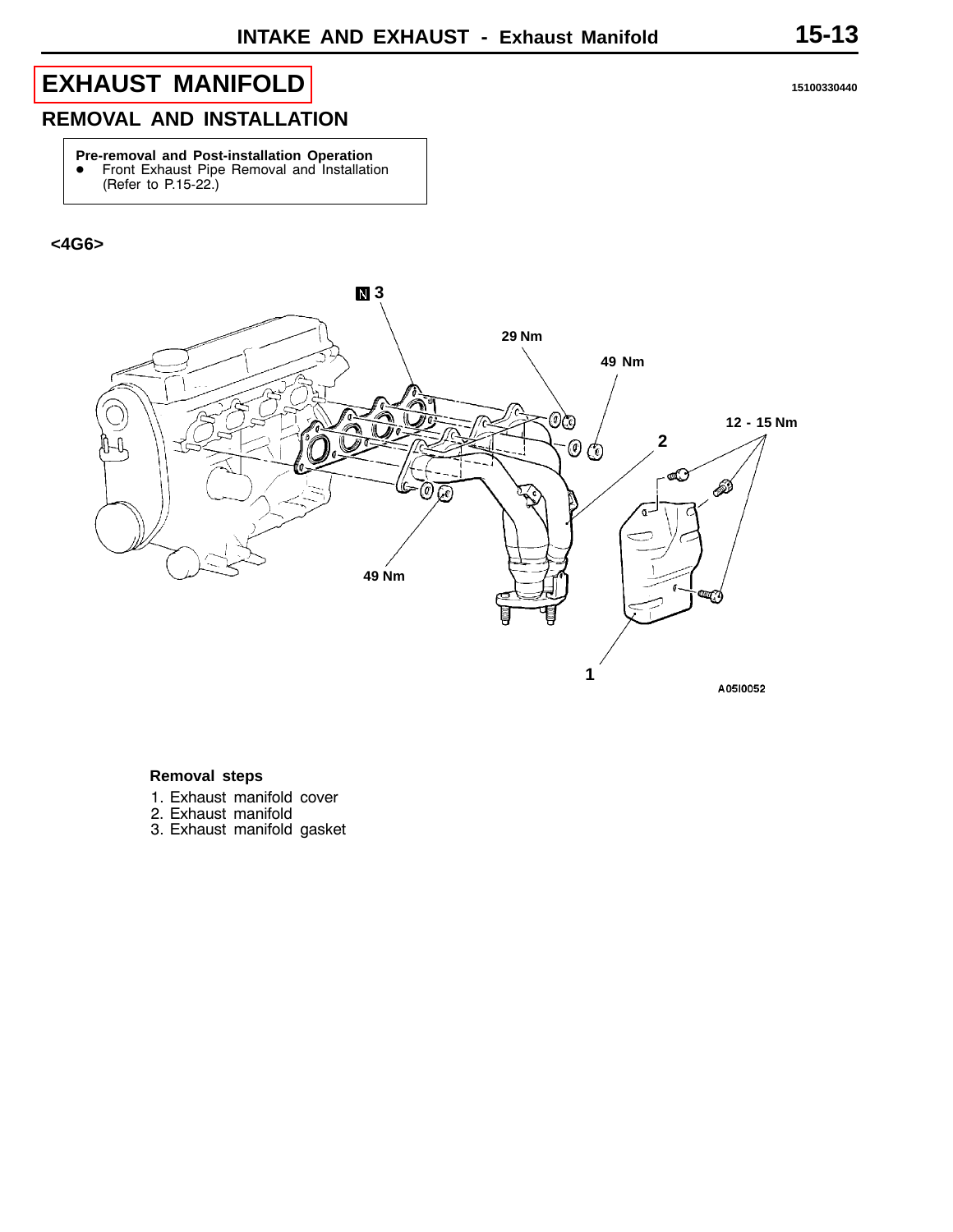**<6A1>**



- 1. Heat protector
- 2. Exhaust manifold stay
- 3. Exhaust manifold
- 4. Exhaust manifold gasket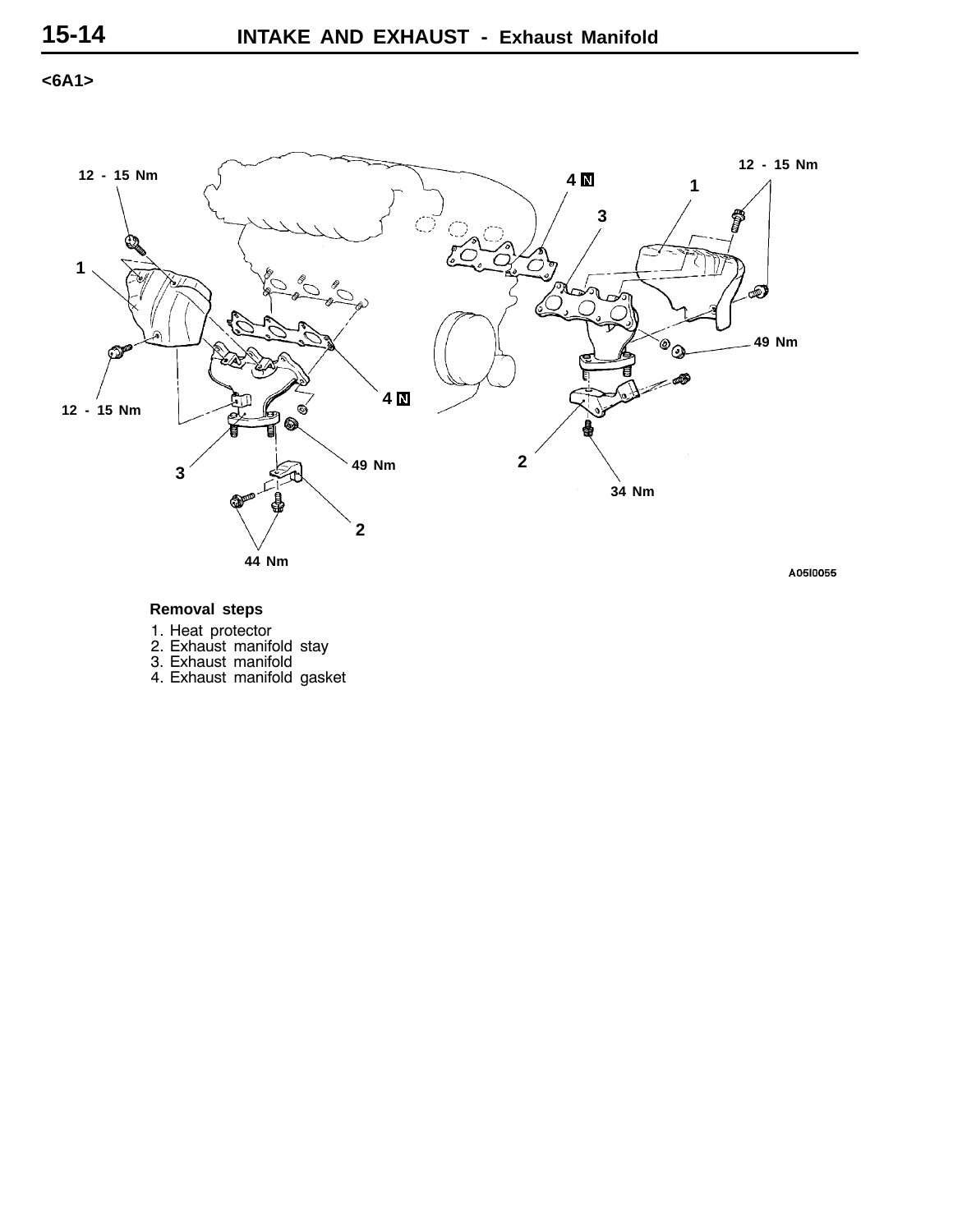## **<4D6>**



A0510004

#### **Removal steps**

- 1. Front heat protector
- 2. Engine hanger
- 
- 3. Exhaust manifold D Turbocharger (Refer to P.15-16.)
- 4. Intake and exhaust manifold gasket

## **INSPECTION <sup>15100340061</sup>**

## **EXHAUST MANIFOLD CHECK**

- 1. Check for damage or cracking of any part.
- 2. Using a straight edge and thickness gauge, check for distortion of the cylinder head installation surface.

**Standard value: 0.15 mm or less**

**Limit: 0.20 mm**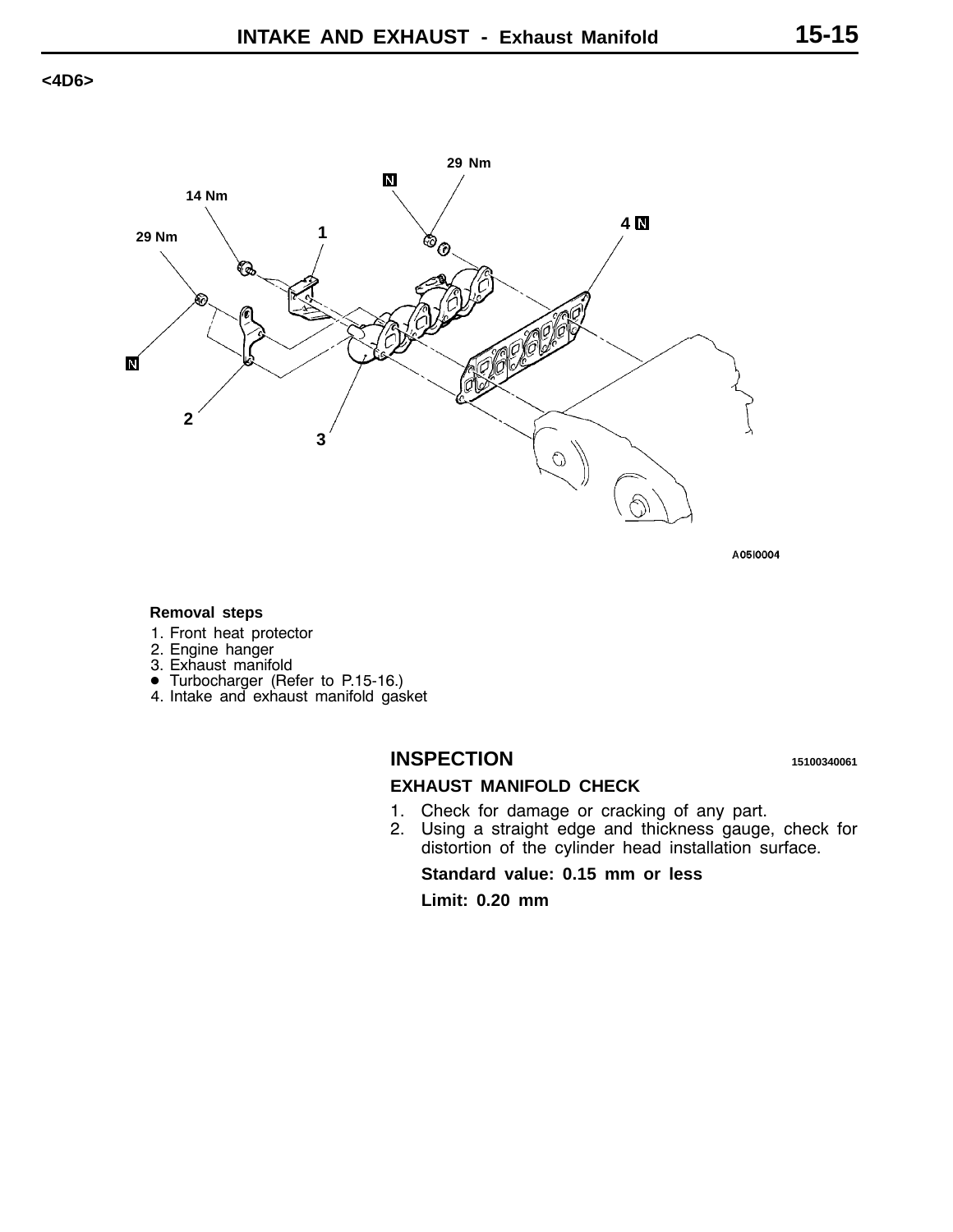## <span id="page-15-0"></span>**TURBOCHARGER <sup>15100450047</sup>**

## **REMOVAL AND INSTALLATION**

#### **Pre-removal and Post-installation Operation**

- Engine Coolant Draining and Supplying
- **•** Engine Oil Draining and Supplying
- Air Cleaner Removal and Installation<br>• Intake Manifold Removal and Installation
- Intake Manifold Removal and Installation (Refer to
- P.15-8.)

Front Exhaust Pipe and Front Heat Protector Removal and Installation (Refer to P.15-15, 23.)

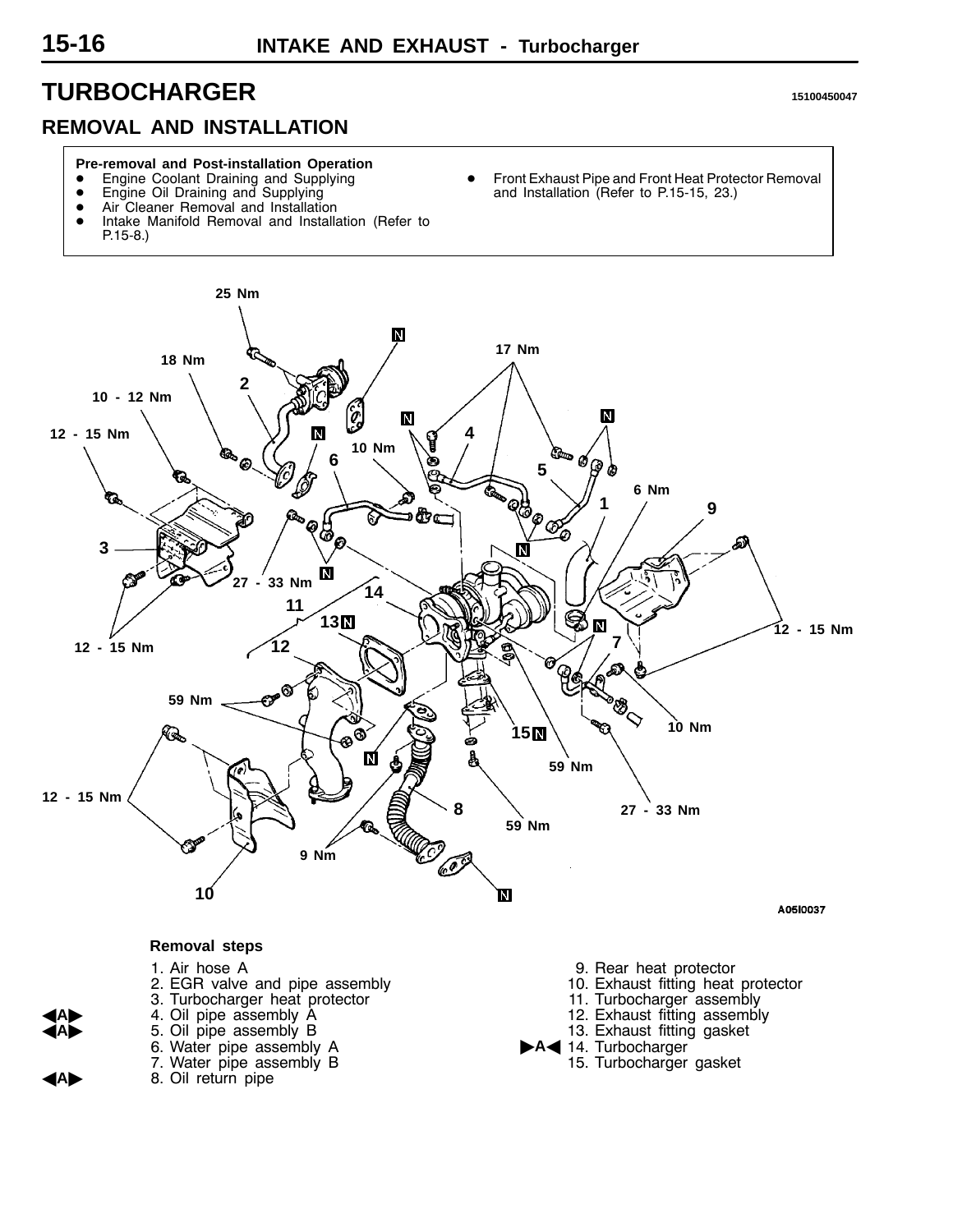## **REMOVAL SERVICE POINT**

## A**A**" **OIL PIPE ASSEMBLY A/OIL PIPE ASSEMBLY B/OIL RETURN PIPE REMOVAL**

## **Caution**

**After disconnecting the oil pipe, take care that foreign material does not enter the oil passage hole of the turbocharger assembly.**

## **INSTALLATION SERVICE POINT**

## $\blacktriangleright$ A<**TURBOCHARGER INSTALLATION**

1. Clean the alignment surfaces shown in the illustration. **Caution**

**When cleaning, take care that no foreign material gets into the engine coolant or oil passages hole.**

2. Supply clean engine oil through the oil pipe installation hole of the turbocharger.

## **INSPECTION <sup>15100460057</sup>**

## **TURBOCHARGER ASSEMBLY CHECK**

- Visually check the turbine wheel and the compressor wheel for cracking or other damage.
- Check whether the turbine wheel and the compressor wheel can be easily turned by hand.
- Check for oil leakage from the turbocharger assembly.
- Check whether or not the waste gate valve remains open. If any problem is found, replace the part after disassembly.

## **OIL PIPE ASSEMBLY AND OIL-RETURN PIPE CHECK**

Check the oil pipe assembly and oil-return for clogging, bending, or other damage. If there is clogging, clean it.



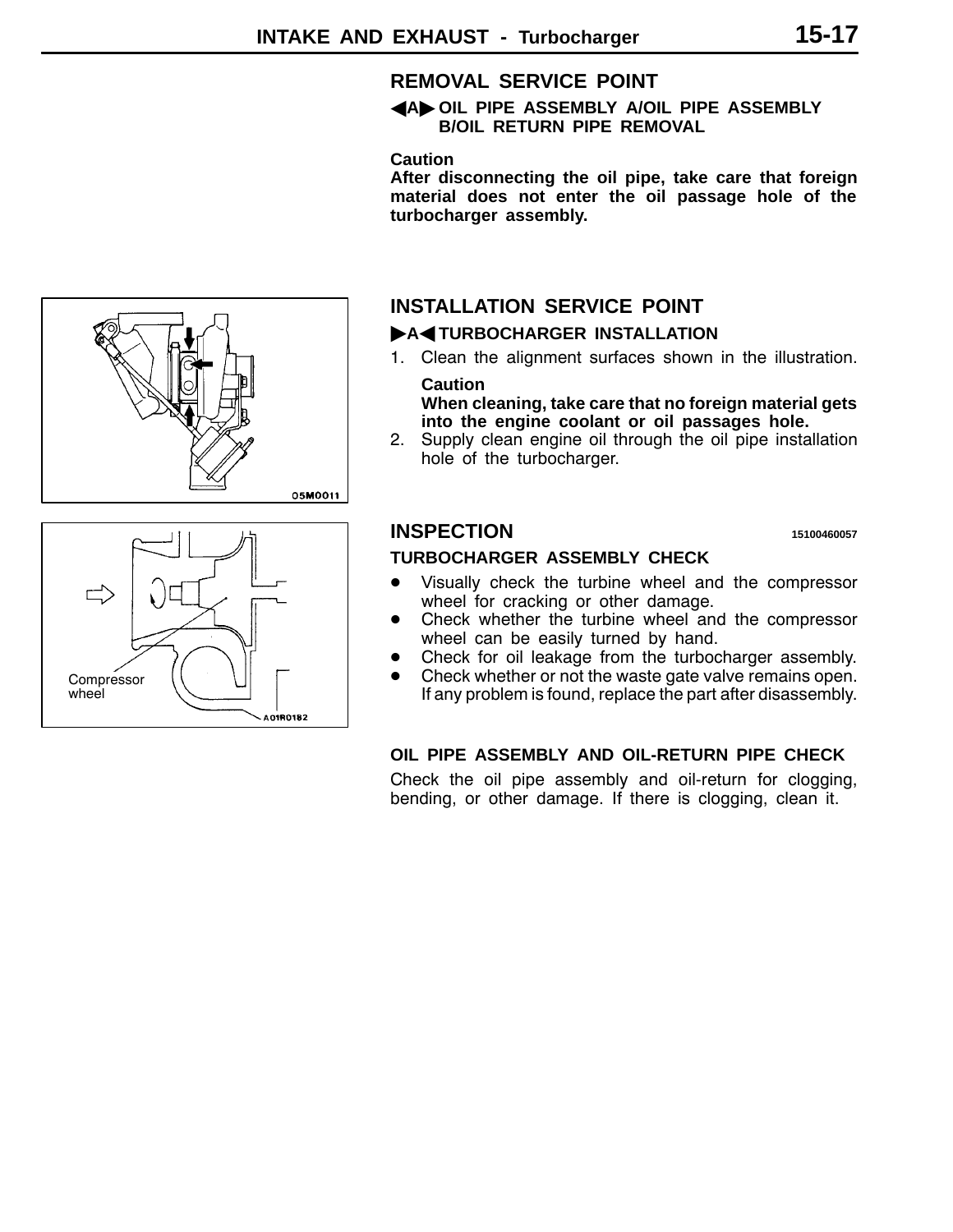## **DISASSEMBLY AND REASSEMBLY**





## **DISASSEMBLY SERVICE POINTS**

## **AAD** SNAP RING REMOVAL

Lay the unit with the compressor cover side facing down and using snap ring pliers, remove the compressor cover attaching snap ring.

## **Caution**

**When removing the snap ring, hold it with fingers to**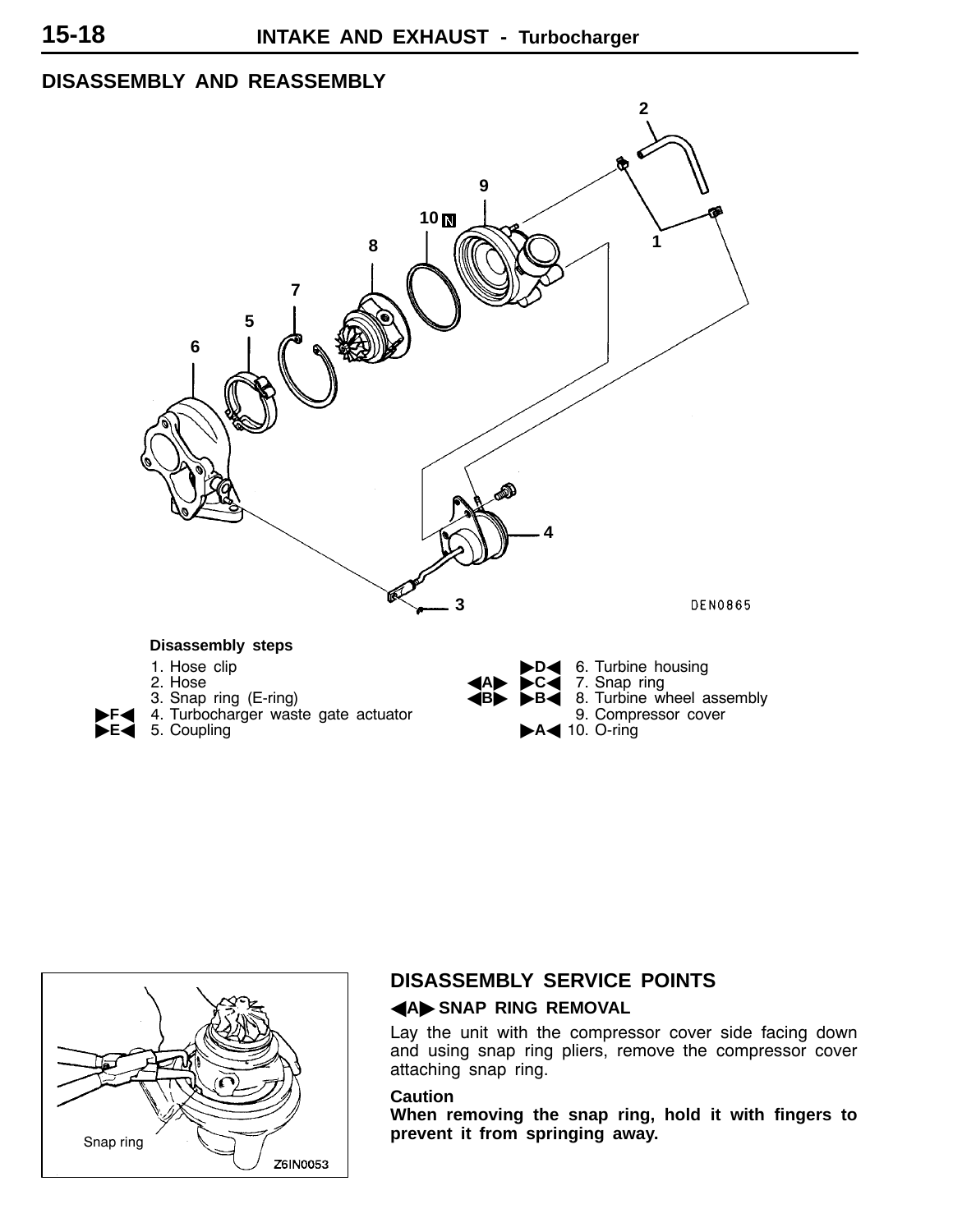

## **4B TURBINE WHEEL ASSEMBLY REMOVAL**

Remove the turbine wheel assembly, striking the circumference of the compressor cover with a plastic hammer. The turbine wheel assembly may be a little hard to remove due to an O-ring put on the outer circumference.

## **CLEANING**

- 1. Use a clean cleaning oil commercially available. Do not use corrosive cleaning oils as they could damage to some parts.
- 2. Use a plastic scraper or hard brush to clean aluminum parts.



# ⊜ Dowel pin hole Dowel pin Z61N0062



## **REASSEMBLY SERVICE POINTS**

## $\blacktriangleright$ A< O-RING INSTALLATION

Apply a light coat of engine oil to a new O-ring and fit in the turbine wheel assembly groove.

## **Caution**

**When installing the O-ring, use care not to damage it. A damaged O-ring causes oil leaks.**

## **B**<TURBINE WHEEL ASSEMBLY

- 1. Apply a light coat of engine oil to the periphery of the O-ring.
- 2. Install the turbine wheel assembly to the compressor cover while aligning the dowel pin with the hole.

## **Caution**

**Use care not to damage the blades of turbine wheel and compressor wheel.**

## **C**<SNAP RING INSTALLATION

Lay the assembly with the compressor cover facing down and fit the snap ring.

## **Caution**

**Fit the snap ring with its chamfered side facing up.**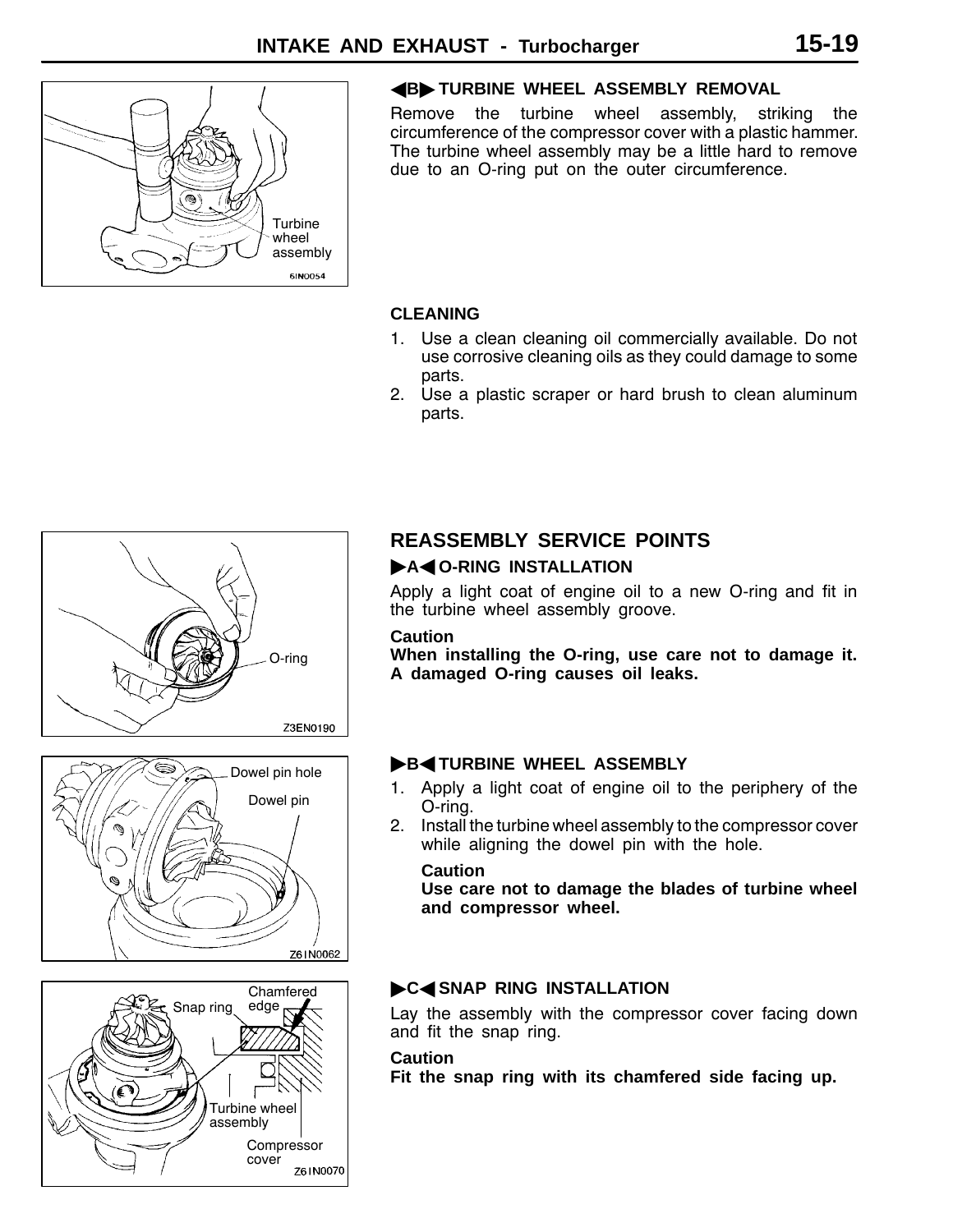

## **DENTURBINE HOUSING INSTALLATION**

Install the turbine housing while aligning the dowel pin with the hole.

**Caution**

**Use care not to damage the blades of turbine wheel.**

# Coupling Z61N0058

## "**E**A **COUPLING INSTALLATION**

Install the coupling and tighten to the specified torque.



## $\blacktriangleright$  **F**< TURBOCHARGER WASTE GATE ACTUATOR **OPERATION INSPECTION**

Using a tester, apply pressure to the actuator and check the pressure when the rod starts moving (moves approx. 1 mm).

**Standard value: Approx. 75 kPa**

## **Caution**

**Do not apply a pressure of more than 109 kPa to the actuator.**

**Otherwise, diaphragm may be damaged.**

**Never attempt to adjust the turbocharger waste gate valve.**



## **INSPECTION <sup>15100610025</sup>**

## **TURBINE HOUSING**

- 1. Check the housing for traces of contact with the turbine wheel, cracks due to overheating, pitching, deformation and other damage. Replace with a new turbine housing if cracked.
- 2. Operate the waste gate valve lever manually to check that the gate can be operated and closed smoothly.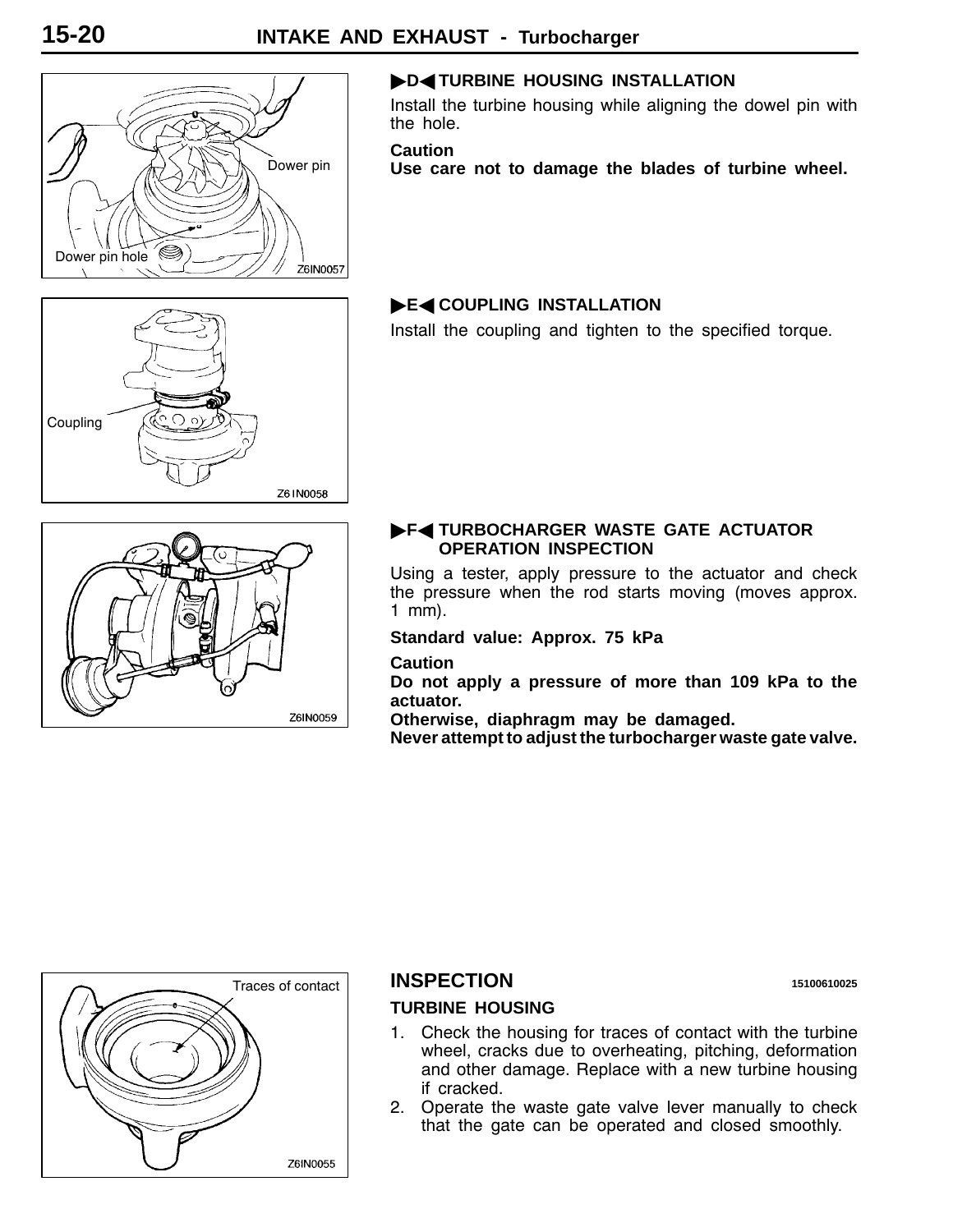

## **COMPRESSOR COVER**

Check the compressor cover for traces of contact with the compressor wheel and other damage.

## **TURBINE WHEEL ASSEMBLY**

- 1. Check the turbine and compressor wheel blades for bend, burr, damage, corrosion and traces of contact on the back side and replace if defective.
- 2. Check the oil passage of the turbine wheel assembly for deposit and clogging.
- 3. Check also the water passage for deposit and clogging.
- 4. Check the turbine wheel and compressor wheel for light and smooth turning.

## **OIL PIPE/OIL RETURN PIPE**

Correct or replace the oil pipe and oil return pipe if clogged, collapsed, deformed or otherwise damaged.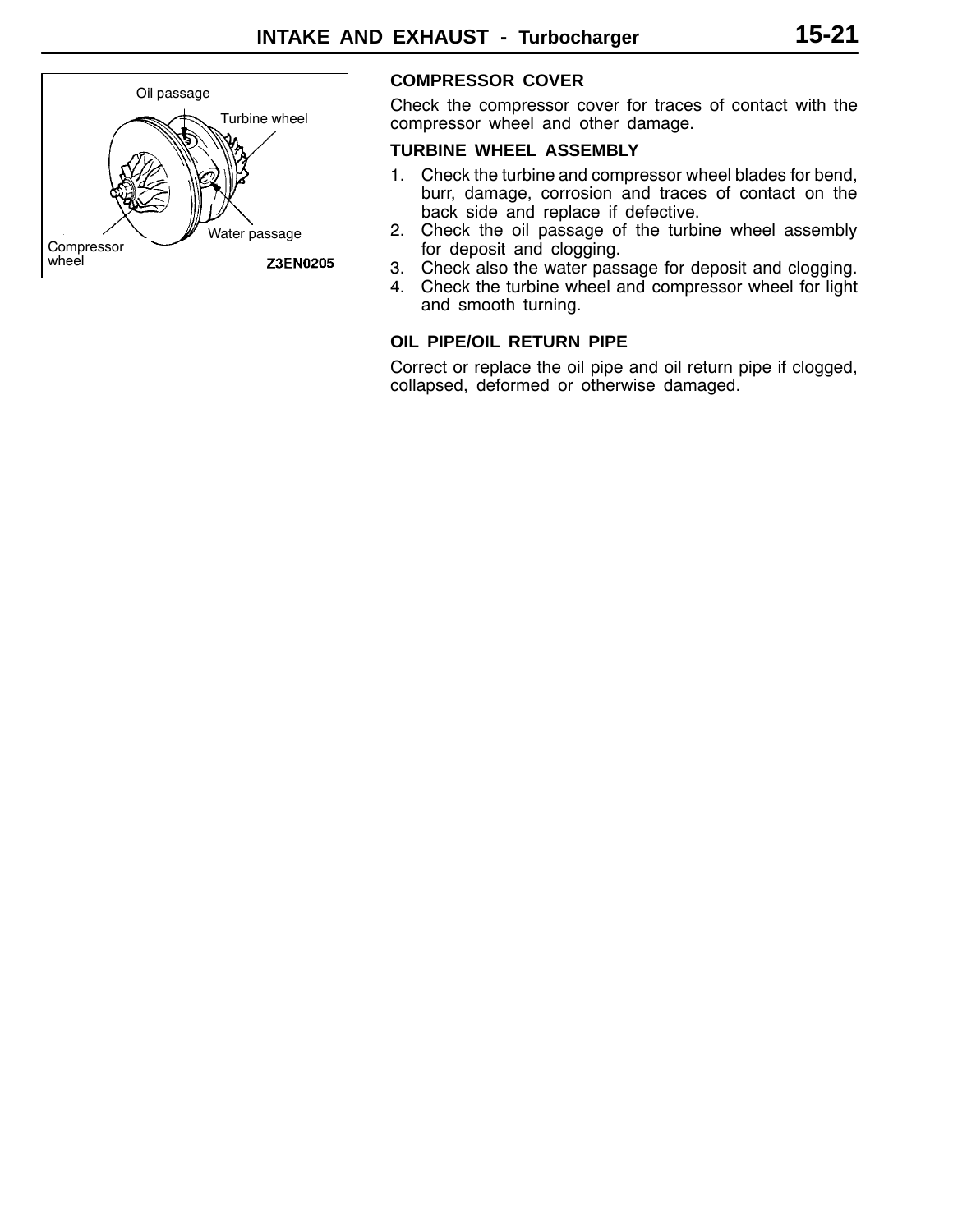## <span id="page-21-0"></span>**EXHAUST PIPE AND MAIN MUFFLER <sup>15100540355</sup>**

## **REMOVAL AND INSTALLATION**

**Pre-removal and Post-installation Operation**  $\bullet$  Under Cover Removal and Installation



#### **Main muffler removal steps**

- 1. Main muffler assembly
- 2. Gasket
- 3. Hanger
- 4. Tail hanger
- 5. Rear hanger
- 6. Rear floor heat protector panel

#### **Center exhaust pipe removal steps**

- A<sup>4</sup> 7. Oxygen sensor
	- 8. Center exhaust pipe
	- 9. Gasket
	- 10. Hanger
	- 11. Center hanger

#### **Catalytic converter removal steps**

- 12. Catalytic converter
- 13. Gasket

#### **Front exhaust pipe removal steps**

- **A** 14. Oxygen sensor
	- 15. Front exhaust pipe
	- 16. Gasket
	- 17. Hanger
	- 18. Front exhaust pipe bracket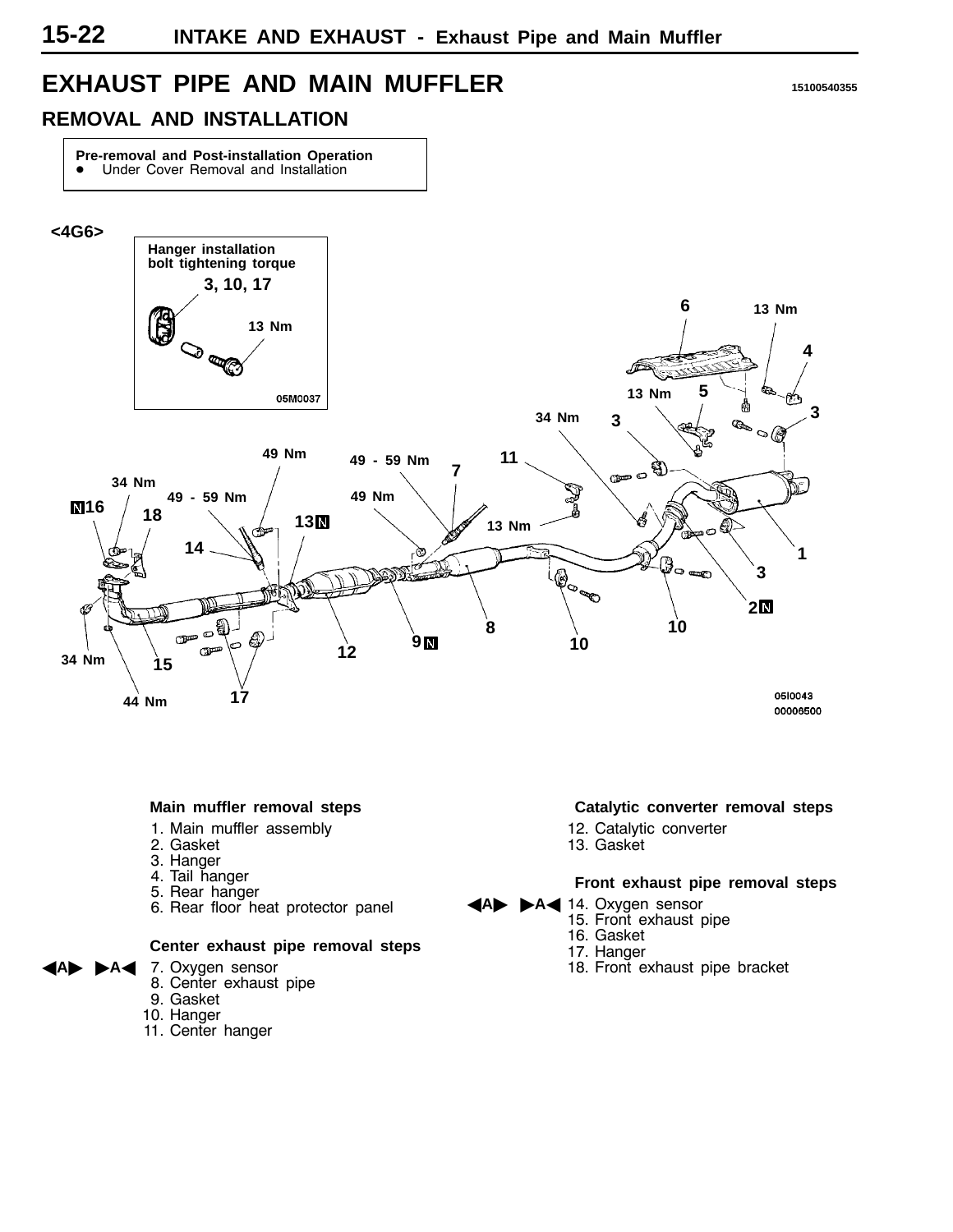

## **Main muffler removal steps**

- 1. Main muffler assembly
- 2. Gasket
- 3. Hanger
- 4. Tail hanger
- 5. Rear hanger
- 6. Rear floor heat protector panel

## **Center exhaust pipe removal steps**

- 7. Oxygen sensor
- 8. Center exhaust pipe
- 9. Gasket
- 10. Hanger
- 11. Center hanger

## **Catalytic converter removal steps**

- 12. Catalytic converter
- 13. Gasket

## **Front exhaust pipe removal steps**

- A<sup>14</sup>. Oxygen sensor
	- 15. Front exhaust pipe
	- 16. Gasket
	- 17. Hanger